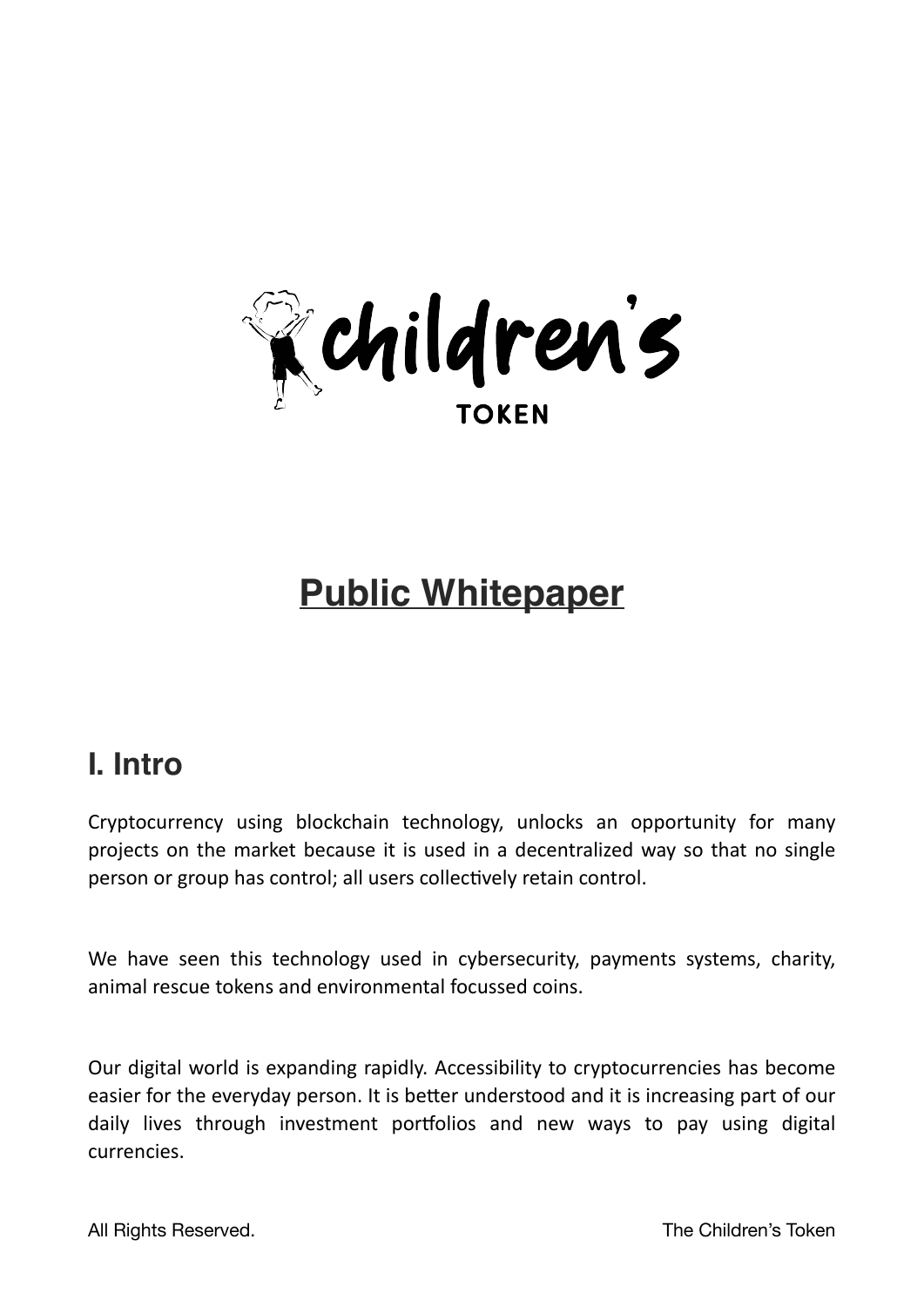Blockchain technology has provided an opportunity to create a community of likeminded people all over the world to come together to create cryptocurrencies for charity projects. This has led to the development of 'The Children's Token'.

## **II. What is driving the need for The Children's Token?**

Children's Token has been created for those who need it the most.

All over the world children have to deal with pain, rejection, illness, mental health issues, poverty, child labour and abuse.

Too many people use children in ways that will harm and destroy their childhood.

Our aim is to eradicate this harm.

Some Facts about Children

- 152 million children are victim of child labour
- 1 billion children are victim of child abuse
- 1 billion children are multi-dimensionally poor
- 54.6 million children are terminally ill, and have last wishes

Every child should start life with the potential to become whoever they want and follow their dreams. Every small step we take will help, and we believe that with bigger steps we can make via the Digital Crypto world we can achieve a lot and change many young lives.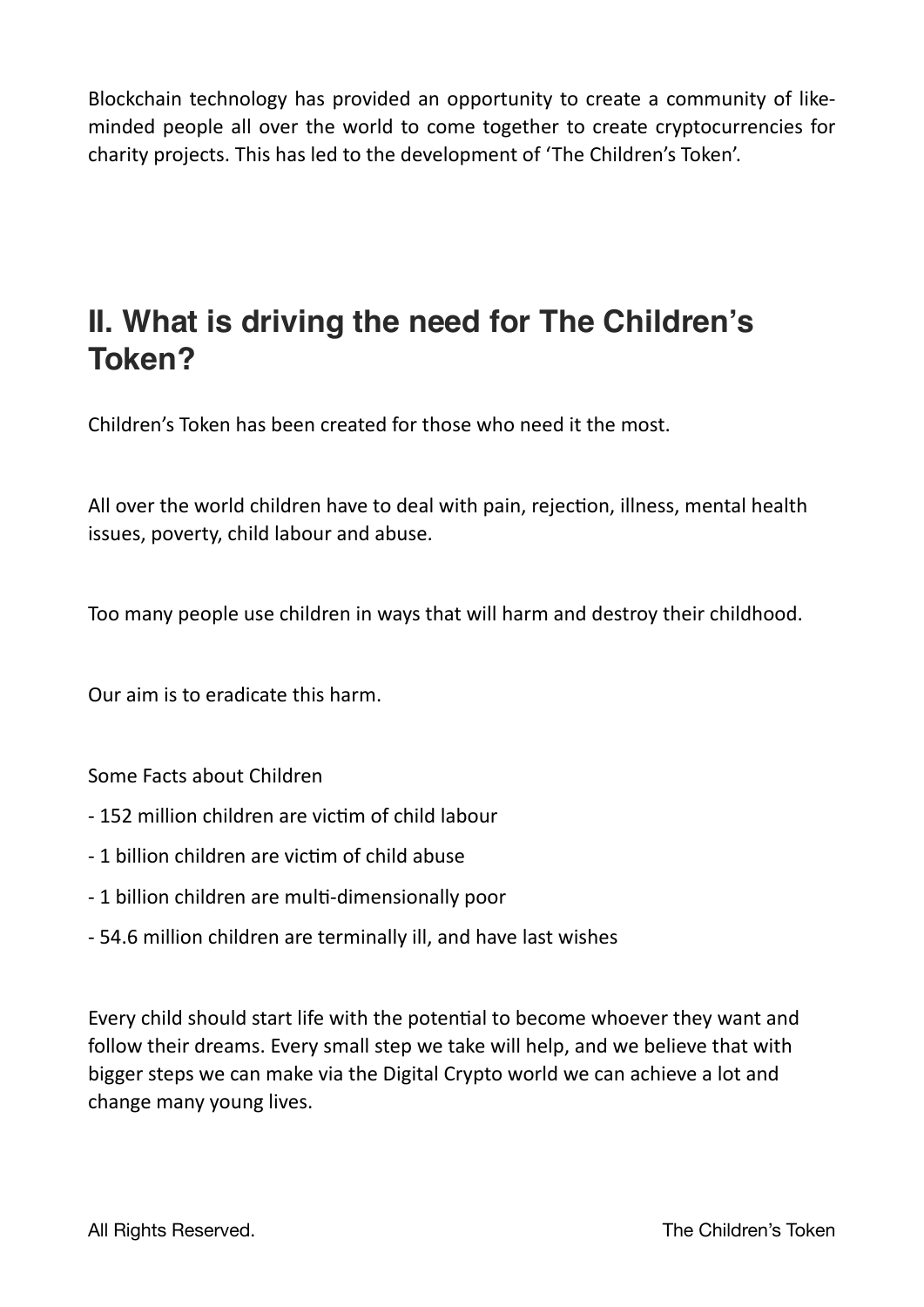### **III. Children's Token Vision**

As we all know, a basic charity foundation establishes itself through donations with a portion of that donation being used for marketing and staff salaries. This leaves around 20-30% for the actual charitable work that is needed. If we can ensure that 100% goes to those who need it, we will be pioneering a totally different approach to charity. We will be UNIQUE!

We are here to eliminate third party organisations!

So how can we achieve this?

We have created a token with the idea that we can eliminate any third-party organisations and enable children to benefit from 100% of the donation and buy the goods, services and support that children actually need. We created this token with the idea that we can eliminate any third party organizations and the children will benefit the 100% of the donation.

The difference with this charity token is not to pass money through the system where it is subject to corruption, but the intention to purchase the goods, services and support that children actually need.

- New furniture/toys/books/clothes for an orphanage
- Medical equipment for a children's hospital
- New equipment to help children with disabilities
- Expensive treatments for sick children
- Scholarships for brilliant children that can't afford to get a proper education
- Salaries for people who take care of abused children
- Sport scholarships for talented children

These are a few examples of what we hope to achieve with the charity token and the community. All donations will be chosen by the community and holders of The Children's Token.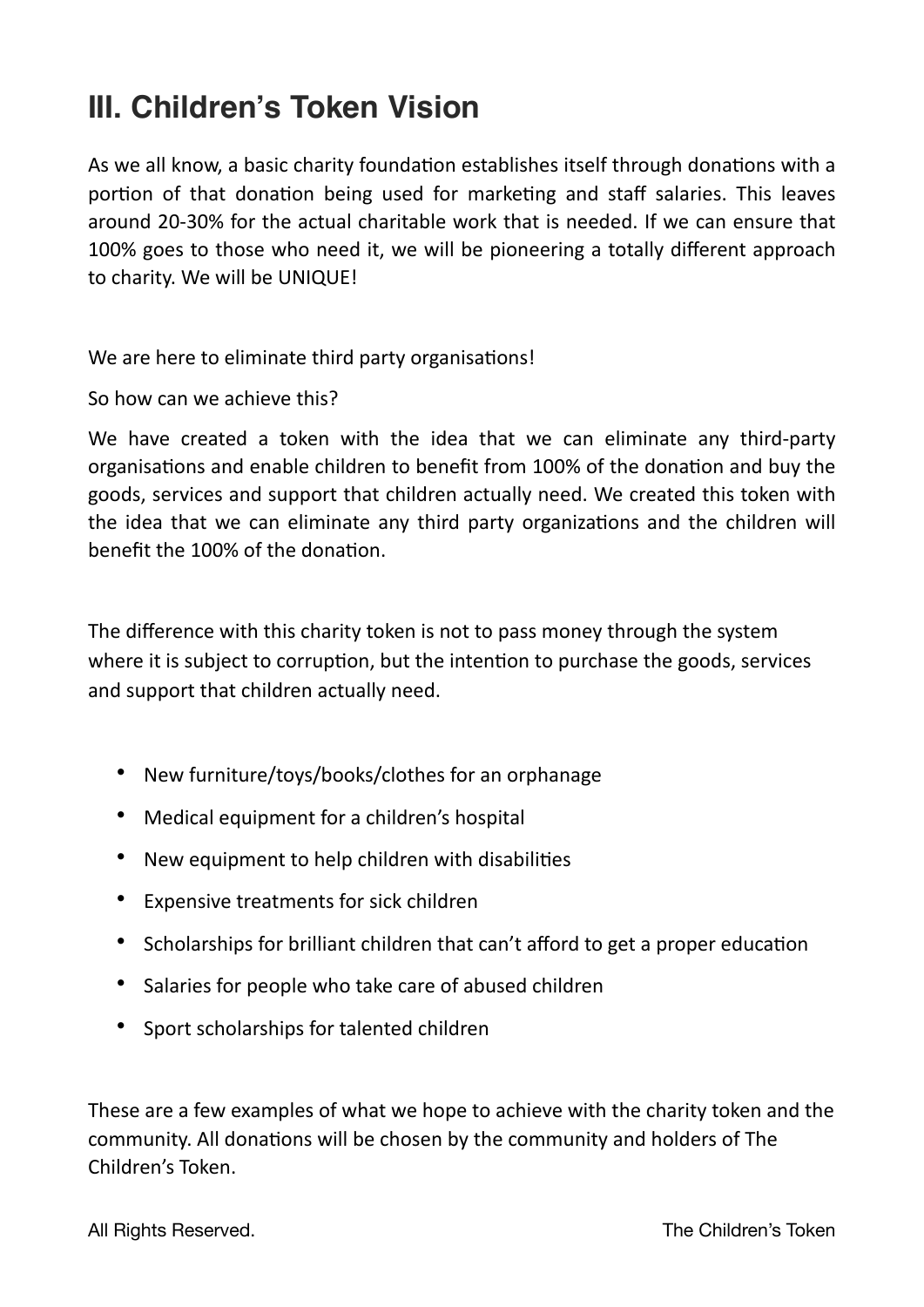#### **IV. Tokenomics**

We have set up the tokenomics model below which will benefit the aims of the community and assure the sustainability of the token.

- 10% taxation per transaction
- 4% redirect to the Holders
- 4% Liquidity Pool / Burn
- 1% Charity Wallet
- 1% Marketing Wallet

Liquidity pool coins will be sent to the locked wallet making the coin

un-ruggable. This provides full transparency of the project.

4% will be redirected to the holders of The Children's Token to reward holders and incentivise long term investment. 1% will go to the time-locked Charity wallet to ensure sufficient funds are available for donations.

When a donation is to be made, the charity wallet will be unlocked by notifying the community. The amount to be donated will be predetermined and selected by the community. All transactions will be traceable for full transparency.

1% of the funds will go to the marketing wallet to ensure the longevity of the charity token. Marketing will be crucial for the growth of the community and to attract new investment.

Marketing will consist of paying, influencers, billboards, commercials and carrying out contests.